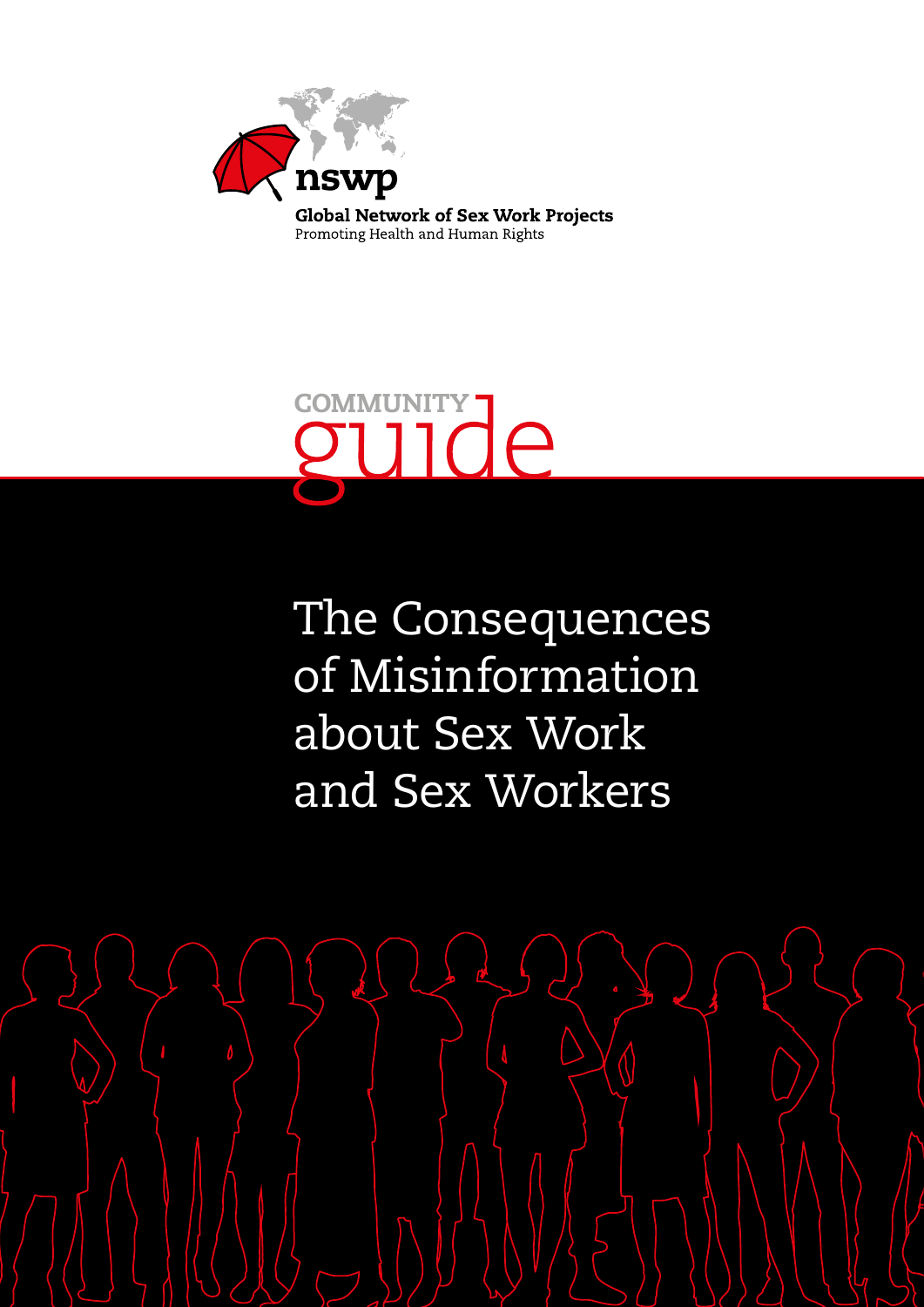# Introduction

Misinformation about sex work and sex workers serves as a tool for politicians, religious leaders, fundamental feminists and abolitionist groups, and anti-trafficking organisations to advance anti-sex work agendas. Fueled by criminalisation, stigma, discrimination, and inaccurate media representations, narratives surrounding sex work and sex workers are built on myths and stereotypes. Harmful laws, policies, and practices supported by flawed research continue to exclude sex workers' voices and violate their human rights.

## The Conflation of Sex Work with Trafficking and Exploitation

#### The Narrative of Sex Workers as 'Victims'

Anti-trafficking initiatives are rooted in historical narratives of victimisation. Fundamental feminists and abolitionist groups use these narratives to portray all sex workers as 'victims' and promote 'exit' programmes and rehabilitation strategies. These groups have attempted to undermine sex workers' agency and expertise by stereotyping them as being uneducated, incapable of self-organising, or by claiming that all sex workers are survivors of sexual abuse.

#### Flawed Data and Research

Fundamental feminist and abolitionist narratives and depictions of sex workers as victims inform and have been informed by flawed research on trafficking. Although anti-trafficking authorities have acknowledged the challenges of obtaining reliable data, flawed data continue to be produced and accepted uncritically. Some stakeholders have manipulated data on trafficking to advance their own agendas, perpetuating the spread of misinformation.

#### 'End Demand' Models and Anti-Trafficking Legislation

Depictions of sex workers as victims and conflations of sex work with trafficking promote 'End Demand' legislative models criminalising the purchase of sex. 'End Demand' models have not reduced sex work or trafficking but have increased sex workers' vulnerability to stigma and discrimination, violence, and police harassment, while restricting their access to labour rights and essential services.

Sex workers are also targeted by anti-trafficking initiatives, such as 'raid and rescue' operations.

#### International Policymaking and Advocacy Spaces

Ambiguous language surrounding 'prostitution' and 'sexual exploitation' within international legal and human rights frameworks is often misinterpreted to promote anti-sex work agendas. The failure of United Nations bodies to clearly distinguish sex work from sexual exploitation has perpetuated policies conflating sex work with trafficking, resulting in the overly broad application of anti-trafficking measures.

#### Law Enforcement and Policing

The conflation of sex work with trafficking has increased sex workers' contact with law enforcement. Anti-trafficking operations, including 'raid and rescue' operations, subject sex workers to legal consequences, including arrest, fines, detention, deportation of migrant sex workers, and child protection involvement.

**Harmful laws, policies, and practices supported by flawed research continue to exclude sex workers' voices and violate their human rights.**

nswo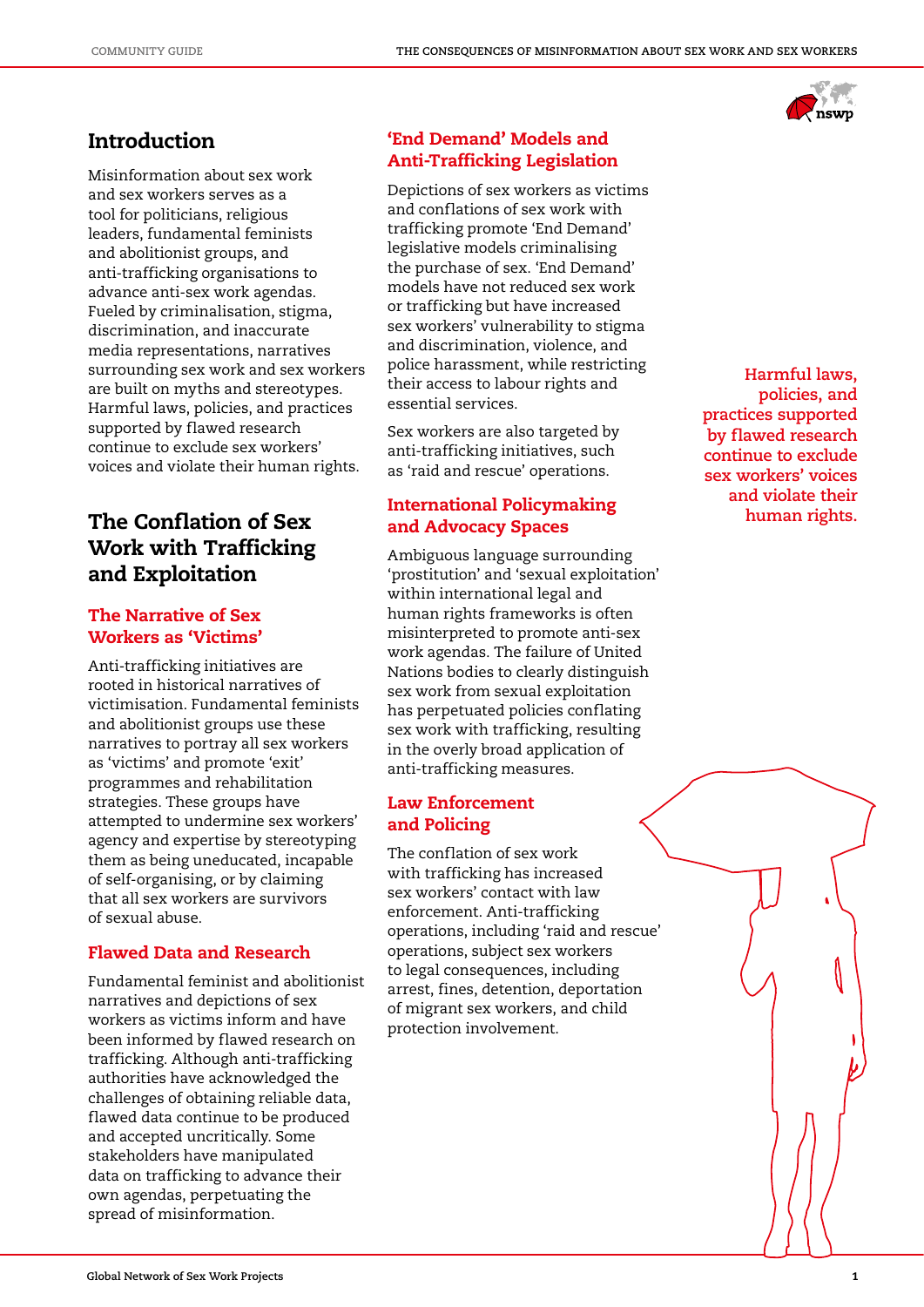

#### Migrant Sex Workers and Immigration

The emphasis on trafficking for the purpose of sexual exploitation has been used to justify restrictive immigration policies. Migrant sex workers have been particularly impacted by the conflation of trafficking and sex work. Globally, migrant sex workers are subjected to frequent raids on their homes and workplaces.

# Misinformation, Criminalisation, and Morality

### Misinformation and Criminalisation

When viewed as criminals, sex workers are humiliated, blamed for acts of violence committed against them, and denied justice. This perception also subjects sex workers to punitive policing practices and false accusations. Third parties risk being criminalised as 'pimps,' increasing the likelihood and severity of legal consequences.

## The Myth of the 'Pimp Lobby'

Sex worker-led organisations and their allies are often accused of being controlled by the 'Pimp Lobby.' This myth is rooted in the denial of sex workers' agency and is used to discredit and undermine sex worker-led organisations and their supporters. Allies and funders may also be accused of being 'blind' to exploitation and violence.

#### Stigma and Moral Judgements

Judgements and stereotypes portraying sex workers as immoral and deviant fuel stigma and violence and are used to justify the mistreatment of sex workers. Sex workers experience negative impacts within their family lives and may be shunned or risk legal interference due to the myth that sex workers are unfit parents.

# Misinformation Surrounding Sex Work and Health

#### The Stereotype of Sex Workers as 'Vectors of Disease'

Sex workers encounter stigma and discrimination due to the myth that they are 'vectors of disease.' This is compounded for sex workers who are migrants, LGBTQI, racialised, indigenous, living with HIV, or who use drugs. Medical personnel often view sex workers as irresponsible and unable to care for their own bodies and health.

#### Impacts on Health Policy and Access to Health Services

The view of sex workers as 'vectors of disease' informs laws and health policies which penalise sex workers and reduce access to health services. Laws criminalising HIV exposure and transmission may be disproportionately used to penalise sex workers, discouraging some sex workers from officially confirming their HIV diagnoses or accessing treatment. This myth has perpetuated mandatory HIV and STI testing and treatment policies for sex workers.

#### The COVID-19 Pandemic

The COVID-19 pandemic has accelerated the spread of misinformation about sex workers, including within sex worker communities. Academics have portrayed sex workers as 'superspreaders' of COVID-19, exacerbating stigma and discrimination, increasing vulnerability, and violating sex workers' human rights.

**Judgements and stereotypes portraying sex workers as immoral and deviant fuel stigma and violence and are used to justify the mistreatment of sex workers.**

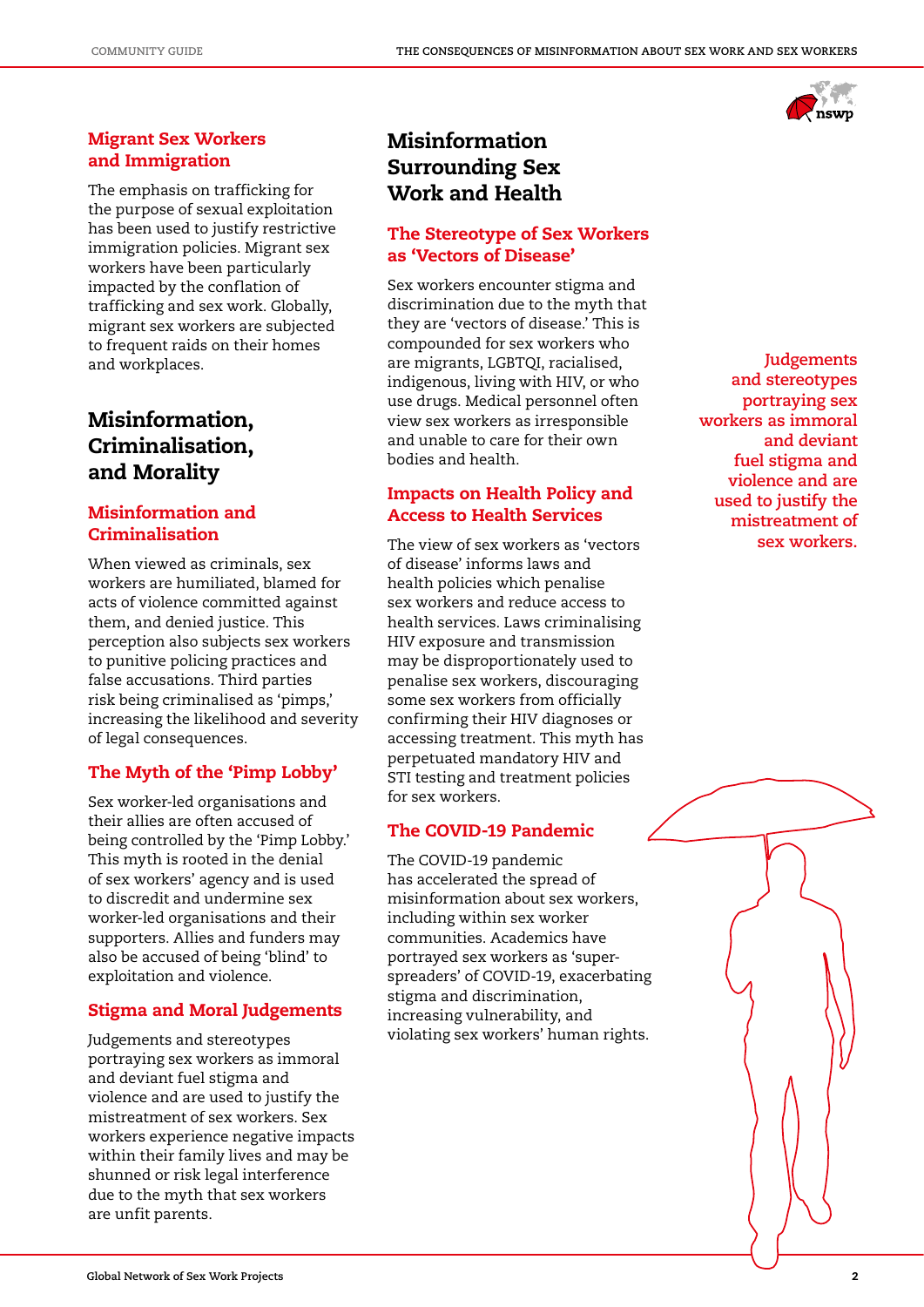

# Sex Worker-led Responses and Strategies for Challenging Misinformation

Sex workers have developed many strategies to challenge misinformation and reframe dominant narratives, including developing communications and media protocols and collaborating with stakeholders. Sex workerled organisations have also actively promoted accurate and unbiased information, both within their communities and amongst the public. These efforts occur both on- and offline, and are supported by a growing pool of community-led research.

## Recommendations

- Promote the full decriminalisation of all aspects of sex work.
- Promote a clear, unambiguous definition of 'sexual exploitation' as a phenomenon that is distinct from sex work.
- Recognise sex work as work.
- Prioritise and amplify the voices of sex workers in all their diversity in policy- and programmatic decision-making platforms, civil society, and the media. Empower sex workers to tell their own stories and control their own narratives.
- Conduct education, advocacy, and awareness-raising campaigns actively challenging misinformation about sex work and sex workers.
- Meaningfully involve sex workers in all stages of designing, conducting, and reviewing sex work-related academic and scientific research.
- Prioritise and value evidence generated from sex worker-led research.

**Empower sex workers to tell their own stories and control their own narratives.**